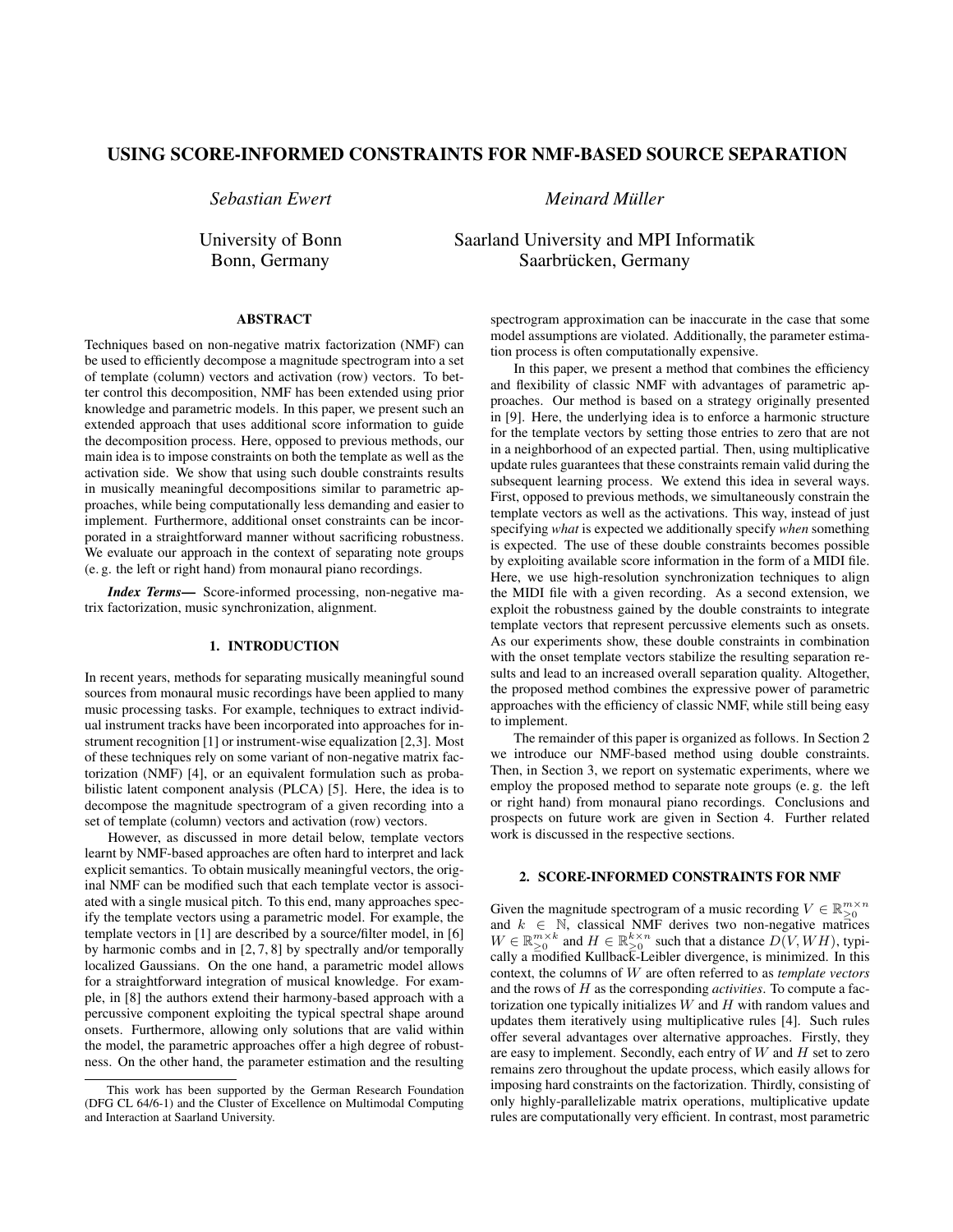

**Fig. 1**. NMF factorizations resulting from several initialization strategies for a recording of the first measures of Chopin's Op. 28 No. 4. **(a)** Score and MIDI representation of the piece as well as a magnitude spectrogram of the recording. **(b)** Standard random initialization. **(c)** IW**:** Initialization of the template vectors. **(d)**  $I_H$ : Initialization of the activations. **(e)**  $I_{WH}$ : Combination of  $I_W$  and  $I_H$ . **(f)**  $I_{WH}^O$ : Extended variant of  $I_{\text{WH}}$  involving onset template vectors.

approaches usually require a computationally much more expensive learning procedure involving a large number of function evaluations. However, a major drawback of NMF is that the factorization is hard to control. As an example, Fig. 1(b) shows the initialization and resulting NMF factorization for a recording of the first measures of Chopin's Op. 28 No. 4. Here,  $k$  is set to the number of active pitches in this section of the piece. The example illustrates that the NMF template vectors and activations often have little to no musical meaning even though their product closely approximates V.

## **2.1. Constraints in NMF**

To obtain a semantically more meaningful factorization most approaches enforce a certain structure for the template vectors. Here, one possibility is to describe the vectors via parametric models. While this approach allows for a direct integration of musical knowledge, it is computationally more expensive and susceptible to inappropriate model assumptions. In [9], an alternative approach is presented. Here, each template vector is initialized by a rough overtone model specifying the partials' energy distribution, see Fig. 1(c). Zero-valued entries between the expected partials enforce the intended structure during the refinement process. As a result, the learnt template vectors have an explicit harmonic structure, see Fig. 1(c). This is a significant gain in structure compared to the chaotic template vectors computed via standard NMF. In the following, we refer to this initialization strategy as  $I_W$ . Alternatively, another possibility is to constrain the activations instead of the template vectors. To this end, one can mark suitable regions in  $H$  where a given pitch is expected while setting the remaining entries to zero, see Fig. 1(d). This results in a similar factorization as the one using  $I_W$ . However, the results depend strongly on the input data. In our example, several pitches appear only in groups of two, such that the corresponding template vectors tend to be mixtures of those pitches. However, such conditions usually do not occur when using more extensive audio material instead of just short snippets. We refer to this initialization strategy in the following as  $I_{\rm H}$ .

Opposed to previous methods, our main idea is to constrain both the template vectors and the activities, see Fig. 1(e). As to be expected, such double constraints lead to an increased stability and robustness of the factorization. While this will be experimentally shown in Section 3, it can also be observed in our example, see Fig. 1(e). Here, almost all template vectors have a well-defined harmonic structure. We refer to this combined strategy as  $I_{\text{WH}}$ . Furthermore, the robustness of  $I_{\text{WH}}$  even allows for introducing additional template vectors dedicated to describe onsets. This further stabilizes the factorization and leads to even more meaningful template vectors, see Fig. 1(f). In the next subsection, we describe this strategy, referred to as  $I_{\text{WH}}^{\text{O}}$ , in more detail.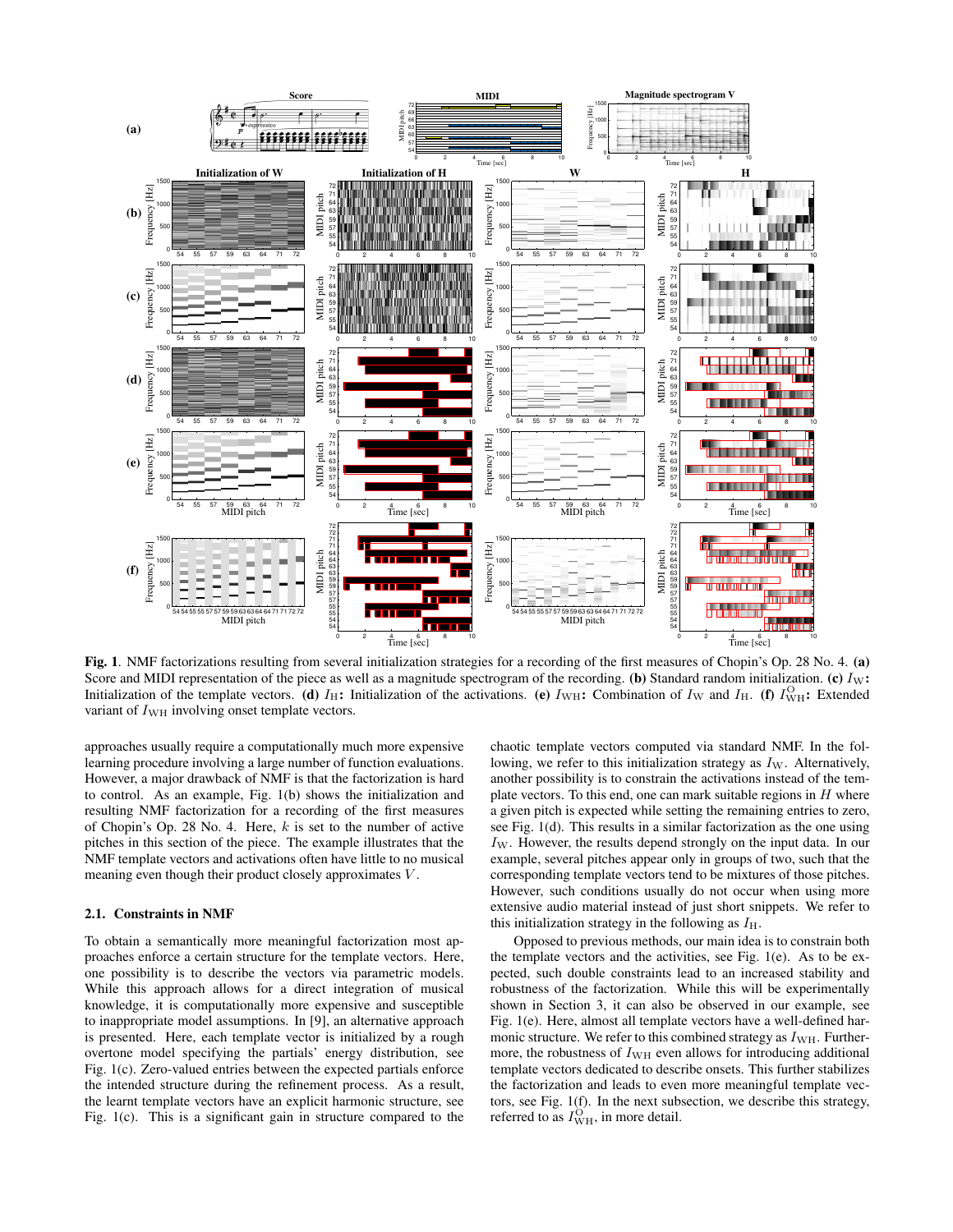## **2.2. Proposed Method**

Overall, to use strategy  $I_{\text{WH}}^{\text{O}}$ , one needs to suitably initialize onset and harmony template vectors as well as their activations. After that, only the standard NMF updates rules have to be applied. For the harmony template vectors, our procedure essentially follows [9]. To this end, each vector is assigned to a pitch and then initialized such that only areas around the partials are non-zero. We choose the size of these areas relatively generous in order to be flexible in dealing with potential inharmonicities of the recorded instrument or non-standard tunings. More exactly, the area for the *n*-th partial of pitch  $p$  corresponds to the frequency range  $(n \cdot f(p - \phi), n \cdot f(p + \phi))$ , where  $\phi$  is a parameter in semitones to control the size of these areas (we use  $\phi = 1$  in our experiments). Here,  $f : \mathbb{R} \to \mathbb{R}_{\geq 0}$  defined by  $f(p) := 2^{(p-69)/12} \cdot 440$  maps the pitch to the frequency scale. Furthermore, since the lower partials usually carry most of the energy, we set all entries in the *n*-th area to  $1/n^2$ , see Fig. 1(f). In a next step, we initialize the onset template vectors. Here, opposed to many other approaches, we take into account that the spectral shape for onsets is for many instruments (including the piano) not the same as for white noise but depends on the respective pitch with the energy being concentrated around the partials. Therefore, we use one onset vector for each pitch. Contrary to the harmonic templates, we do not enforce here any spectral constraints but initialize the onset templates uniformly and let the learning process derive their shape. To compensate for this lack of constraints, we apply more rigid restrictions on the activation side.

Next, to meaningfully initialize the activations, our method exploits available score information given in the form of a MIDI file. Here, instead of unrealistically assuming that a perfectly aligned MIDI file is available (as it is done in many of the previously described methods), we employ a high-resolution music synchronization approach to determine for each MIDI note event its corresponding position in the audio recording [10]. To impose the activation constraints, we essentially initialize  $H$  to look like a piano roll representation of the synchronized MIDI file. Starting with the activations for the harmony template vectors, we extract a pitch, as well as an onset and offset position from each MIDI event. Then, we set the corresponding entries in  $H$  to 1, while all remaining entries are set to zero. To account for possible alignment inaccuracies that occur using automatic synchronization procedures, we relax these constraints to some degree. To this end, we additionally set all entries in  $H$  in a tol<sub>on</sub>-neighborhood around onsets and in a tol<sub>off</sub>-neighborhood around offsets to 1 (in our experiments we use  $tol<sub>on</sub> = 0.2$  seconds and tol<sub>off</sub>  $= 1$  second). Then, in a final step, we initialize the activations for the onset template vectors. Here, we place more strict constraints by only setting entries in a tolon-neighborhood around the MIDI onset positions to 1, see Fig. 1(f).

Comparing the  $I_{\text{WH}}^{\text{O}}$  factorization to the others in Fig. 1, we see that the harmonic vectors of  $I_{\text{WH}}^{\text{O}}$  have the clearest harmonic structure with most partials being very sharp in frequency direction. Here, a reason is that the percussive broadband energy is now welldescribed by the onset vectors, such that onsets have significantly less disturbing influence on the harmonic vectors. Furthermore, most onset vectors are activated in an impulse-like manner at the start of note events, which indeed indicates their use for representing onsets. Overall, making use of double constraints, the initialization strategy  $I_{\text{WH}}^{\text{O}}$  allows for computing musically meaningful factorizations including a dedicated representation of onsets. It combines the expressive power of parametric approaches with the efficiency of classic NMF, while still being easy to implement. Furthermore, as shown in the next section, it is robust regarding smaller alignment errors as well as regarding potential inharmonicities of an instrument or non-standard tunings.



**Fig. 2**. Illustration of the separation process for the left and the right hand. (a)/(b): Partition of the activations matrix  $H$  (Fig. 1(e)) into  $H_L$  and  $H_R$ . (c)/(d): Masking matrices  $M_L$  and  $M_R$ . (e)/(f): Separated spectrograms.

## **3. EXPERIMENTS**

In this section, we report on systematically conducted experiments to illustrate the potential of our method. To this end, we created a database consisting of ten pieces from the Western classical music repertoire. The database consists of four Bach pieces (mainly inventions) and six Chopin pieces (mainly preludes and mazurkas). Here, we used uninterpreted score-like MIDI files from the Mutopia Project<sup>1</sup>, high-quality audio recordings from the Saarland Music Database  $(SMD)^2$  as well as digitized versions of historical recordings from the Piano Society project<sup>3</sup>. In total, the database contains 24 minutes of music with each recording having a length between 30 seconds and 5 minutes.

In a first step, we indicate the quality of our approach quantitatively using synthetic audio data. To this end, we used the Mutopia MIDI files to create two additional MIDI files for each piece using only the notes of the left and the right hand, respectively. Using a wave table synthesizer, we then generated audio recordings from these MIDI files which are used as ground truth separation results in the following. A linear mix of these two recordings serves as input for all evaluated separation approaches. For the experiment, we compute a magnitude spectrogram of the mix and derive a factorization with one of the methods discussed in Section 2. To employ the factorization for the separation of the left and the right hand, we again make use of the available score information. While we could separate any user-defined group of notes, we exploit here that the used MIDI files specify which note event belongs to which hand. This way, we can partition the computed H into matrices  $H_L$  and  $H_R$ , see Fig. 2(a)/(b). From these matrices, we then derive masking matrices  $M_L := (WH_L)/(WH + \epsilon)$  and  $M_R := (WH_R)/(WH + \epsilon)$ , where the division is understood pointwise and  $\epsilon$  is a small positive constant to avoid a potential division by zero, see Fig. 2(c)/(d). Applying the masking matrices to the original mixture spectrogram V via pointwise multiplication yields a separate spectrogram for the left and the right hand, see Fig. 2(e)/(f). Finally, to yield the separated audio signals an inverse FFT in combination with an overlapadd technique is applied to the separated spectrograms using the phase of the original spectrogram.

To assess the quality of a separation result, we employ version 3.0 of the BSSEVAL toolkit [11] to compute *signal-to-distortion (SDR)* values. Fig. 3 shows SDR values for the initialization strategies  $I_H$ ,  $I_W$ ,  $I_{WH}$  and  $I_{WH}^O$  separately for the left and the right hand as well as an average for both hands. All values are averaged over

<sup>1</sup>http://www.mutopiaproject.org

<sup>2</sup>http://www.mpi-inf.mpg.de/resources/SMD/

<sup>3</sup>http://pianosociety.com